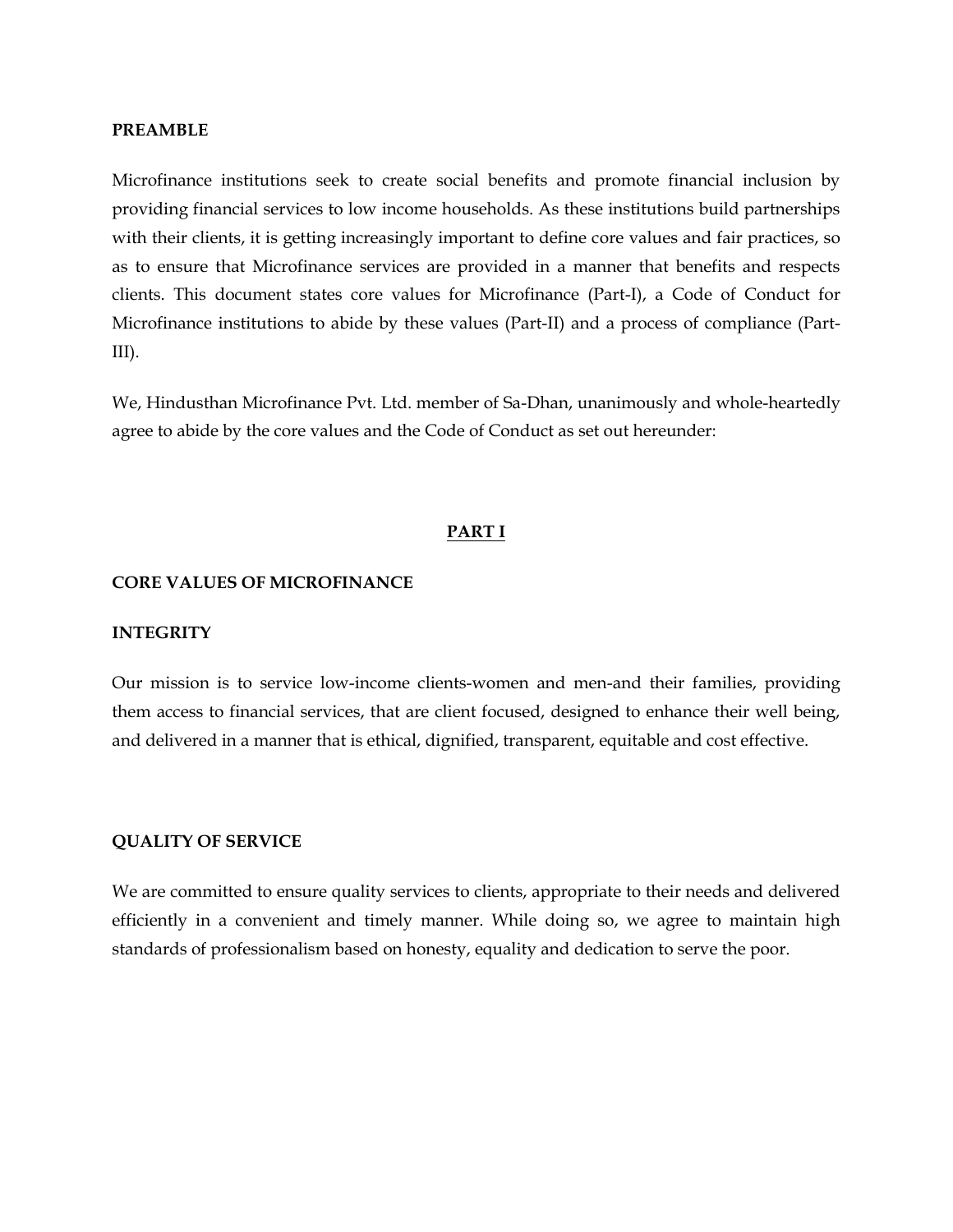#### **TRANSPARENCY**

We shall provide our clients complete and accurate information and educate them about the terms of financial services offered by us such as interest rates and all other charges as well as our policies and procedures in a manner that is understandable by them.

#### **FAIR PRACTICES**

We are committed to provide financial literacy to all our clients and ensure that our clients are protected against fraud and misrepresentation, deception or unethical practices. In providing Microfinance services including lending and collection of dues, we are committed to fair practices, which balance respect for client's dignity and an understanding of a client's vulnerable situation, with reasonable pursuit of recovery of loans.

#### **PRIVACY OF CLIENT INFORMATION**

We will safeguard personal information of clients, only allowing disclosures and exchange of such information to others who are authorized to see it, with the knowledge and consent of clients.

## **INTEGRATING SOCIAL VALUES INTO OPERATIONS**

We believe that high standards of governance, participative management and reporting- that include social as well as financial data- are critical to our mission to serve our clients and to uphold core social values.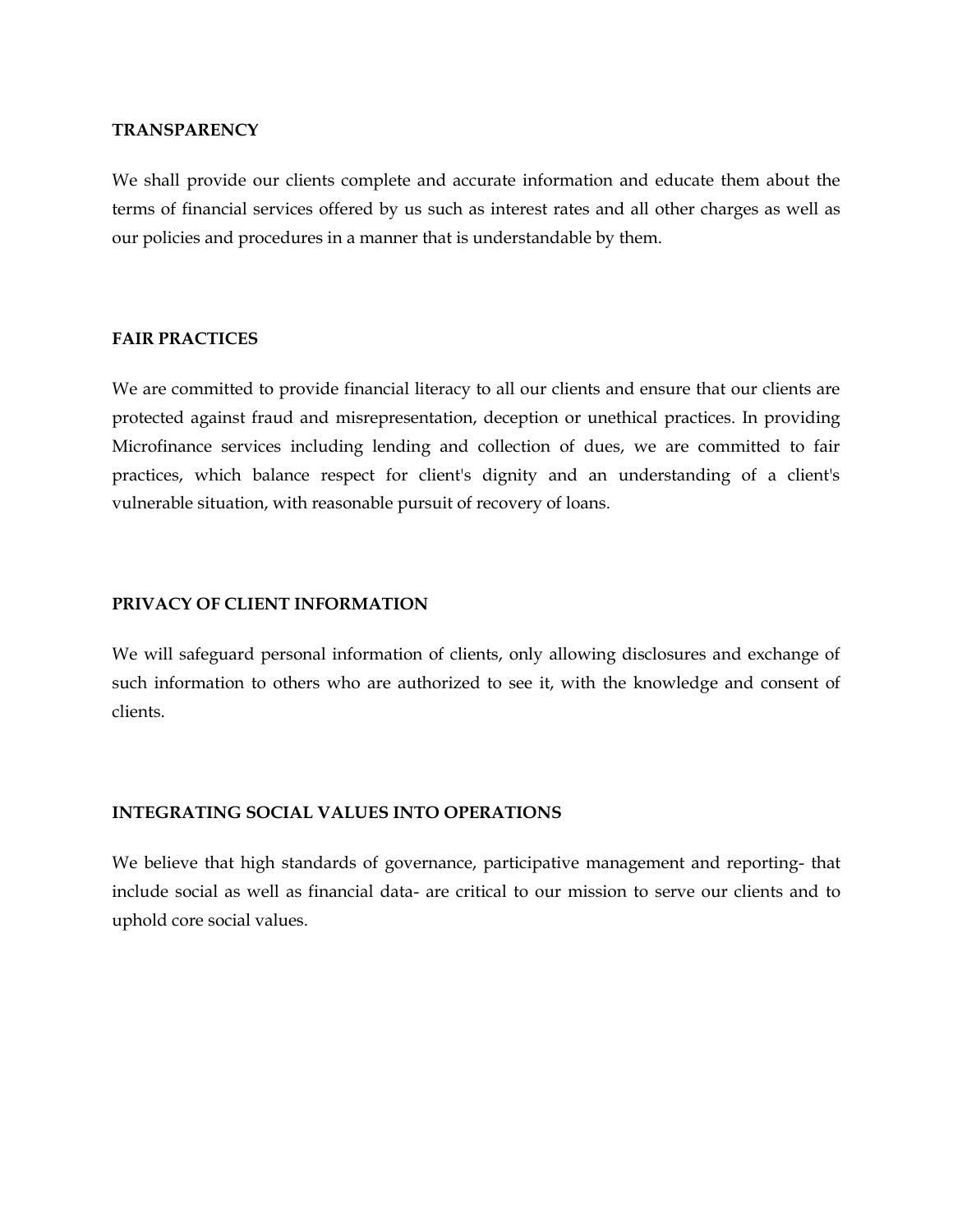#### **FEEDBACK MECHANISM**

We shall provide our clients formal and informal channels for their feedback and suggestions and consistently assess the impact of our services with the object of building our competencies to serve our clients better.

# **PART II**

## **CODE OF CONDUCT**

To ensure that all our activities and dealings with clients are in compliance with the above core values, we Hindusthan Microfinance Pvt. Ltd. agree to adopt and practice the Code of Conduct as elaborated hereunder in letter and spirit:

## **APPLICATION OF THE CODE:**

This Code applies to following activities undertaken by us:

- Providing credit services to clients individually or in groups.
- Recovery of credit provided to clients.
- Collection of thrift from clients, wherever applicable.
- Providing insurance and pension services, remittance services or any other products and services that will reduce vulnerability of our clients.
- Formation of any type of community collectives including self-help groups, joint liability groups and their federations.
- Business development services including marketing of products or services made or extended by the eligible clients or for any other purpose for the welfare and benefit of clients.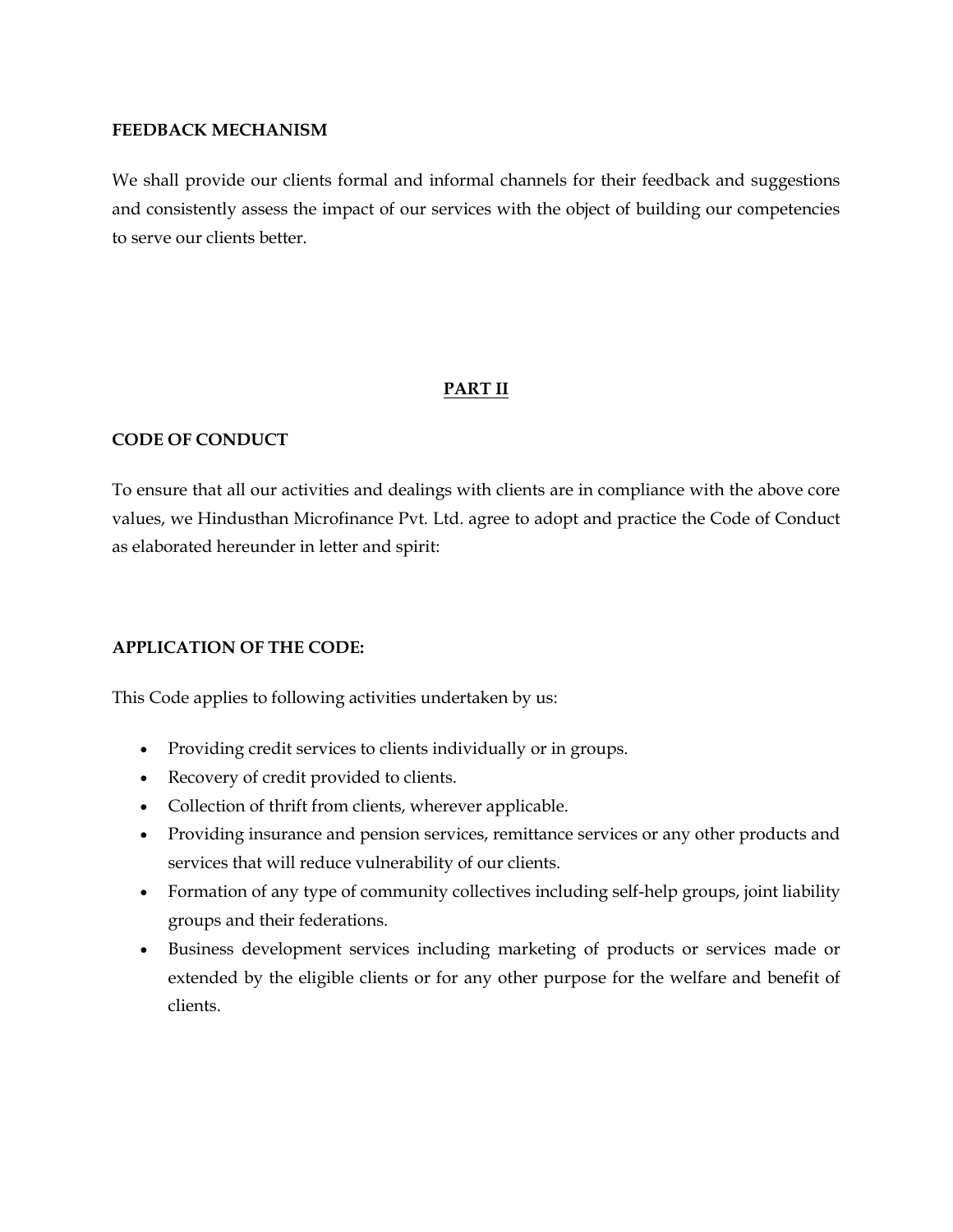## **We agree to-**

- Promote and strengthen the Microfinance movement in the country by bringing the lowincome clients to the mainstream financial sector.
- Build progressive, sustainable and client-centric Microfinance institutions in the country to provide integrated financial services to our clients.
- Promote cooperation and coordination among Microfinance institutions and other agencies to achieve higher operating standards and avoid unethical competition in order to serve our clients better.
- Integrate this code into the operating guidelines & processes of our institution.

## **In order to achieve the aforesaid, we agree to follow the practices mentioned below:**

- INTEGRITY AND ETHICAL BEHAVIOUR
	- o Design appropriate policies and operating guidelines to treat our clients and employees with dignity.
	- o Incorporate transparent and professional governance system to ensure that our staff and persons acting for us or on our behalf are oriented and trained to put this Code into practice.
	- o Educate our clients of this Code of Conduct and its implementation.
- **TRANSPARENCY** 
	- o Disclose to clients all the terms and conditions (including changes if any) of our financial services offered in the language understood by the client.
	- o Provide loan sanction letter or any other document clearly indicating the rate of interest, mode of charging interest, levy of any other charges, terms of repayment to the client against his/her acknowledgement.
	- o Provide information to clients on the rate of interest offered on the thrift services, wherever applicable.
	- o Provide information to clients related to the premium and other fees being charged on insurance and pension services.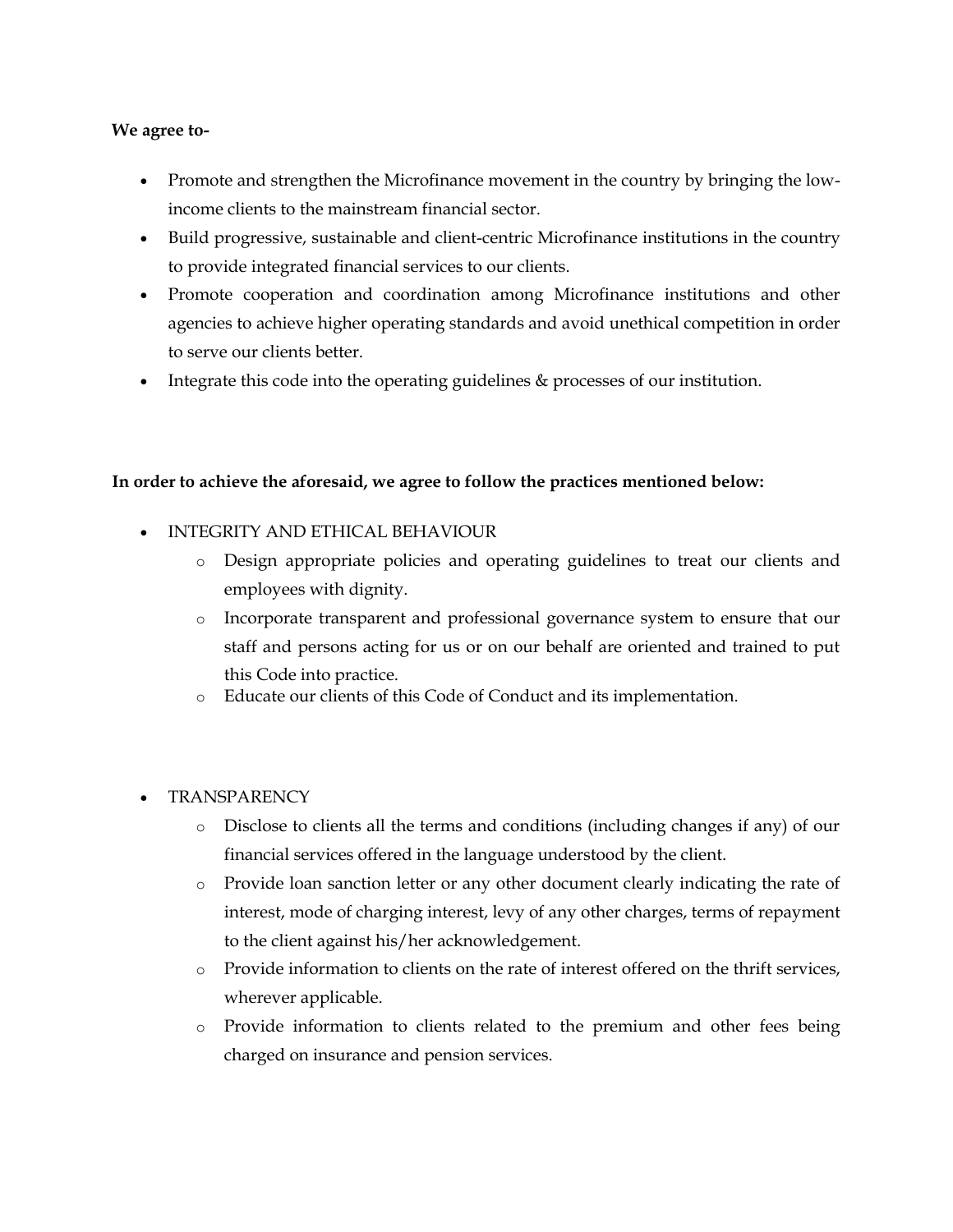o Provide periodical statements of their accounts by means of a passbook or any other mechanism to the clients.

## **CLIENT PROTECTION**

## **Fair practices**

- o Committed to follow fair practices built on dignity, respect, fair treatment, persuasion and courtesy to clients.
- o Provide micro finance services to low income clients irrespective of caste or religion.
- o Provide services using efficient and cost effective methods.
- o Obtain no documents other than what are required as per KYC norms from clients.
- o Obtain no tangible collateral security-except for housing loans under Microfinancewhile granting loans under microfinance.
- o Release all securities on repayment of all dues by the client.

# **Avoiding Over indebtedness**

- o Take reasonable steps to ensure that credit services are based on the need and repayment capacity of the client and that this service will not put borrowers at significant risk of over-indebtedness.
- o Ensure that non-credit, financial products extended to low-income clients are appropriate and the terms are made known to the client.

# **Appropriate interaction and collection practices**

- o Interact with the clients in an acceptable language and dignified manner and spare no efforts in fostering clients' confidence and long-term relationship.
- o Have a clearly defined and phased procedure in case of client default.
- o Maintain decency and decorum during the visit to the clients' place for collection of dues.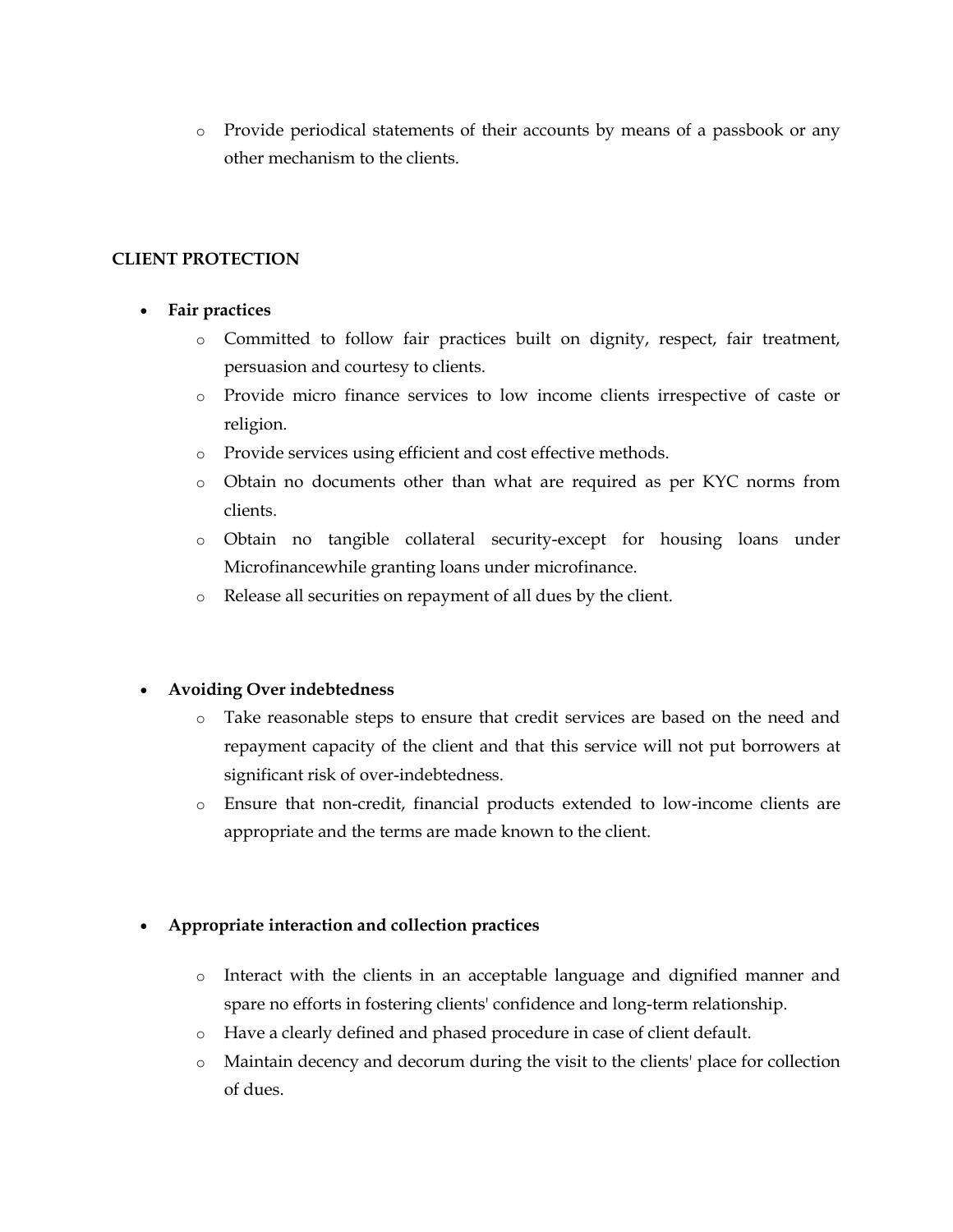- o Avoid inappropriate occasions such as bereavement in the family or such other calamitous occasions for making calls/visits to collect dues.
- o Avoid any demeanor that would suggest any kind of threat or violence.
- o Emphasize using social collateral which includes various forms of peer assurance such as lending through groups and group guarantees at the village, hamlet or neighborhood level, or guarantees by relatives, friends, neighbors or business associates; and explain clearly to clients what the obligations of social collateral are.

# **Privacy of client information**

- o Keep personal client information strictly confidential except in the following circumstances:
	- 1. Client has been informed about such disclosure and permission has been obtained.
	- 2. It is legally required to do so.
	- 3. The party in question has been authorized by the client.
	- 4. This practice is customary amongst financial institutions and available for a close group on reciprocal basis (such as a credit bureau).

# **GOVERNANCE**

- Observe high standards of governance, ensuring fairness, integrity and transparency by inducting persons with good and sound reputation and understanding of Microfinance as members of Board of Directors. Ensure that at least 1/3 members of the board of directors are independent directors and the board is actively involved in all policy formulations and other important decisions.
- Ensure transparency in the maintenance of books of accounts and reporting/ presentation and disclosure of financial statements by qualified auditor/s.
- Put in best efforts to follow the Audit and Assurance Standards issued by the Institute of Chartered Accountants of India (ICAI).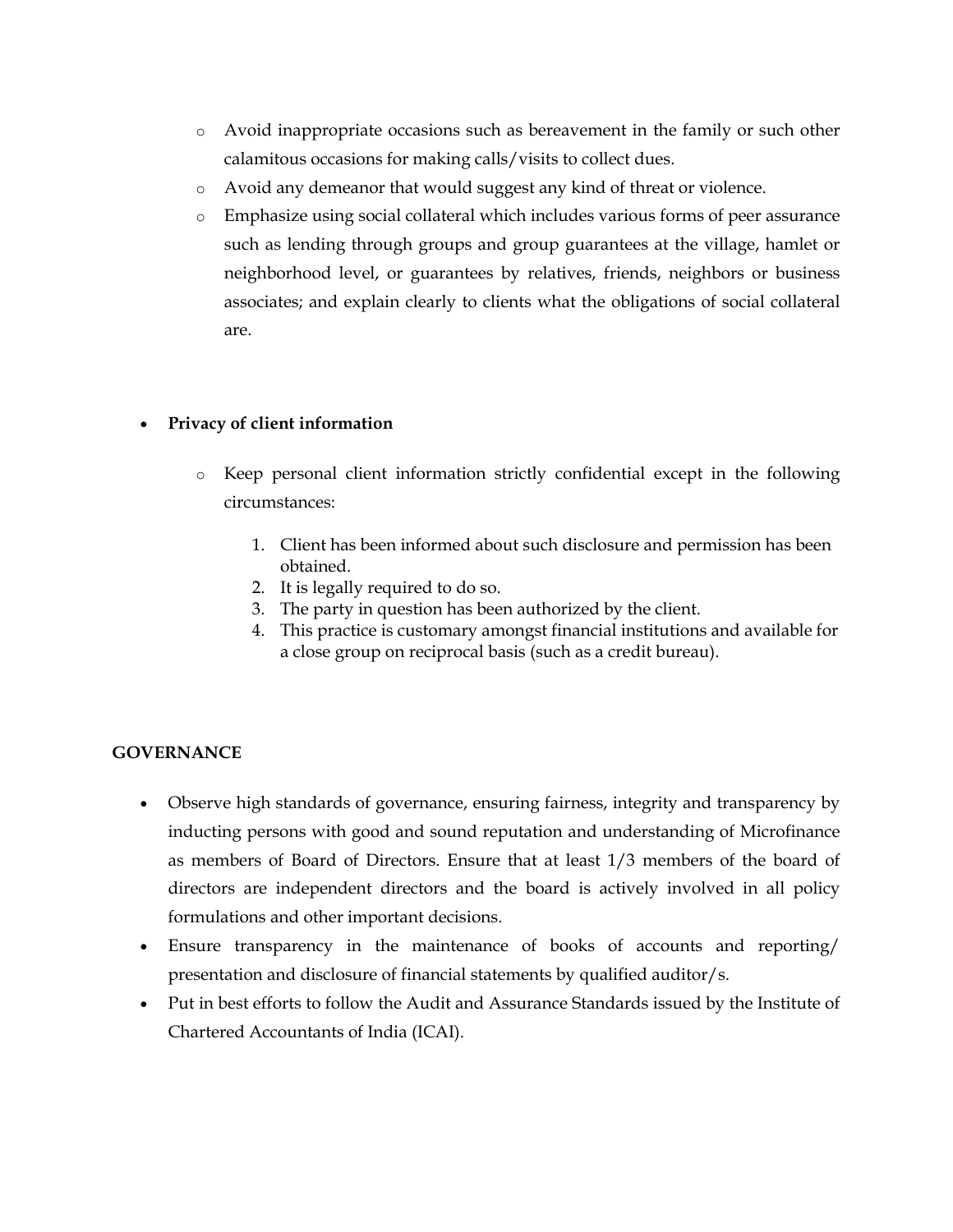Place before the Board of Directors, a compliance report indicating the extent of compliance with this Code of Conduct, specifically indicating any deviations and reasons therefore, at the end of every financial year.

## **CLIENT EDUCATION AND FINANCIAL LITERACY**

Raise the client's awareness of the options, choices and responsibilities in the financial relations with us.

- Adequately inform clients about our policies and procedures in order to enable them to make informed choices and decisions.
- Ensure regular checks on client awareness and understanding (as part of internal audit systems or through some other regular monitoring).

# **COMPETITION**

- Develop regular interaction with other MFIs operating within the same area or in new areas where expansion is planned.
- Follow fair and ethical practices while lending to clients of other MFIs and recruiting employees of other MFIs.
- Explore other unserved and underserved areas for expansion, avoiding areas that are already adequately served.

# **FEEDBACK/ GRIEVANCE MECHANISM**

- Establish effective and efficient feedback mechanisms.
- Inform clients about the existence and purpose of these mechanisms and how to access them.
- Designate an official to handle complaints and/or note any suggestions from the clients and make his/her contact numbers easily accessible to clients.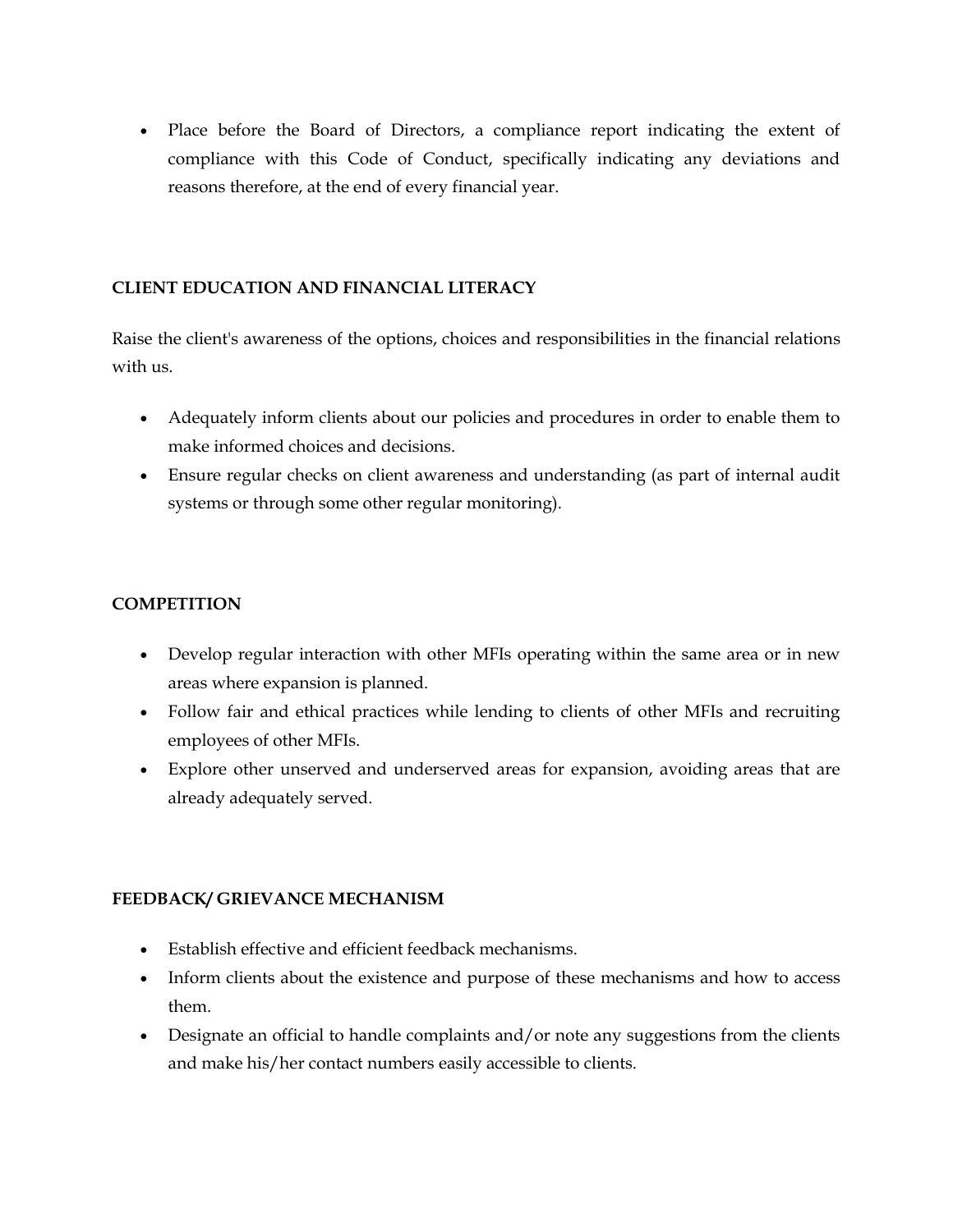- Set up complaint handling systems which will take steps to correct any error and handle/receive complaints speedily and efficiently.
- Where complainants are not satisfied with the outcome of the investigation into their complaint, they shall be notified of their right to refer the matter to the Ethics & Grievance Redressal Committee constituted by Sa-Dhan.
- Conduct an annual client survey in order to gauge the effectiveness of our practices and client satisfaction levels.
- Monitor client exit rate and conduct regular exit surveys to understand reasons for leaving MFI program.

# **PART III**

## **COMPLIANCE MECHANISM**

 The Board of Directors of Sa-Dhan shall nominate an independent Ethics and Grievance Redressal Committee to facilitate compliance with this Code. The committee shall be constituted of two experts from the sector and three other independent persons nominated by the board of directors of Sa-Dhan. They should be respected and trusted persons from the Microfinance sector and other social development sectors, providing guidance and help in resolving disputes.

**The Board of the member Microfinance institutions should adopt the core values and the Code of Conduct on an annual basis.**

 **Disclosure:** Independent of any complaints, all members of Sa-Dhan will report regularly on indicators derived from this Code. The analysis of this report will be published on the Sa-Dhan website and the Annual Microfinance Report of Sa-Dhan.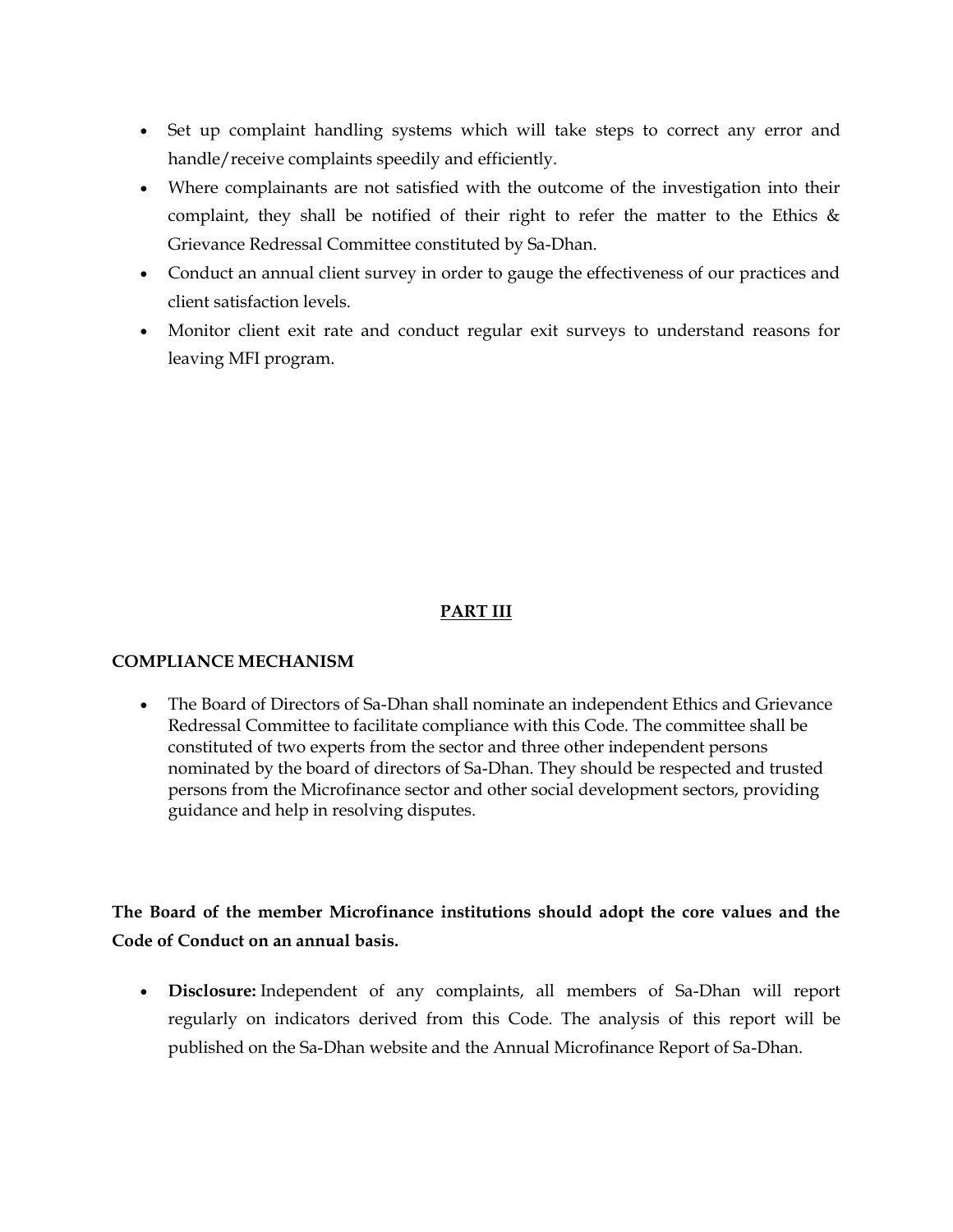- In case of a written complaint received by the Ethics and Grievance Redressal Committee regarding non-compliance with the Code of any member Microfinance institution, the committee shall take the following steps:
	- 1. Assist in compliance by giving an opportunity to the member to explain its position by way documents and/or a presentation before the committee. The committee thereafter shall pass its observation and advise corrective measures in case the member is found deficient.
	- 2. In case the member does not respond to the complaint or does not take corrective measures advised by the committee as per step (i) above, shall proceed as follows:
		- Formally write to the Chief Executive of that member Microfinance institution to respond to the complaint within 15 days.
		- If the Chief Executive of that member Microfinance institution fails to respond or on failure to respond satisfactorily within 15 days of the receipt of the communication, the matter will be formally communicated to the board of that Microfinance institution in writing to seek a response.
		- If the board does not respond or on failure to respond satisfactorily within the 15 days of the receipt of the communication, the membership of that Microfinance institution shall be suspended till further decision of the committee.
		- If the committee decides after scrutiny it is necessary to expel the Microfinance institution from the membership of Sa-Dhan, it shall recommend the expulsion to the Board of Directors of Sa-Dhan.
		- The Board of Directors of Sa-Dhan shall then take appropriate action and if they decide to expel the member, the name of the expelled member will be published on the website of Sa-Dhan and shall take any other appropriate step/steps deemed fit to inform such expulsion to other stakeholders.

## **Documents under Know Your Customer (KYC) norms:**

| <b>Features</b>                                                                          | Documents     |
|------------------------------------------------------------------------------------------|---------------|
| Accounts of individuals Legal name and any<br>other names used Correct permanent address | (i) Passport  |
|                                                                                          | (ii) PAN card |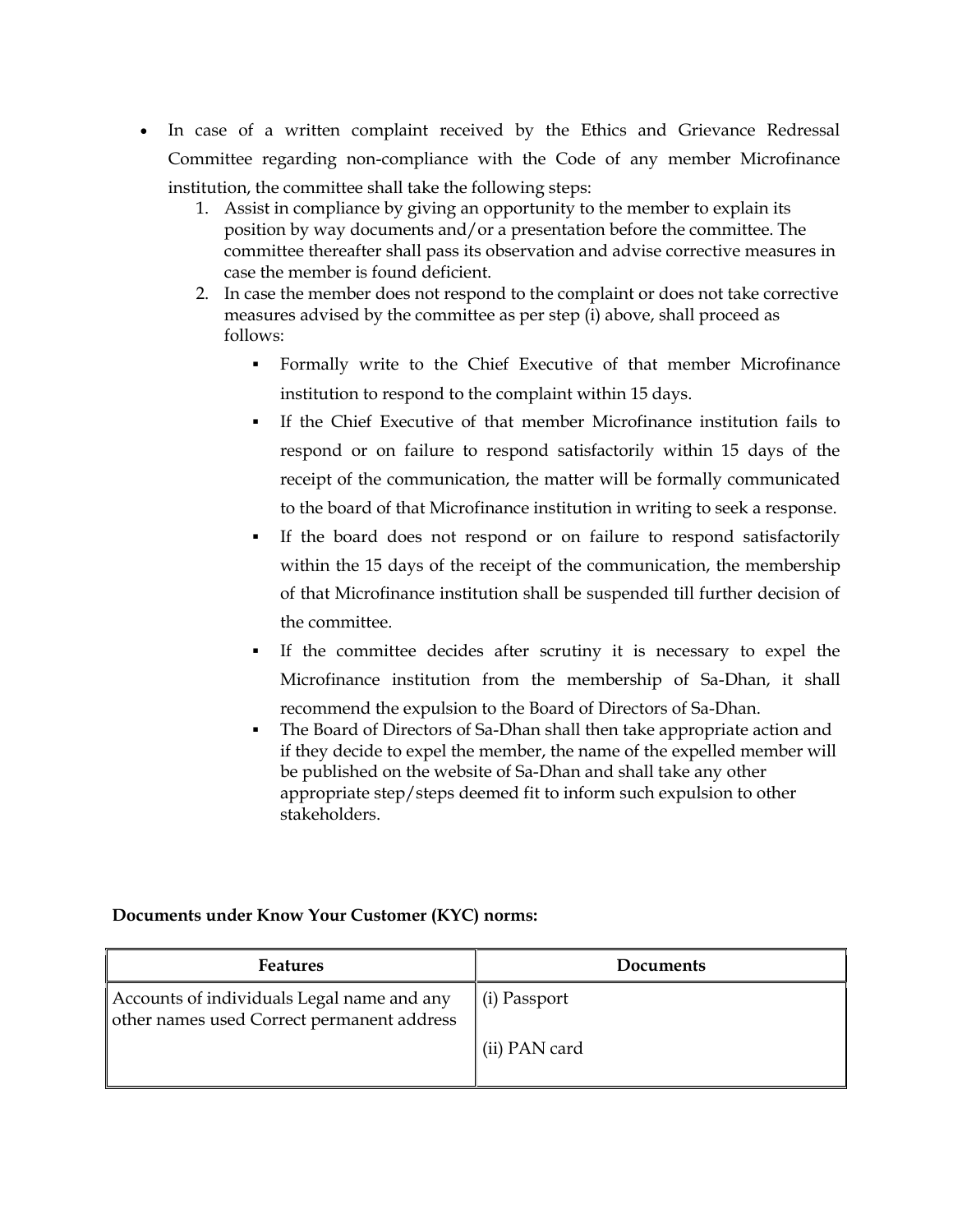

## **Note:**

Clients can lodge their grievances/complaints along with their full details (Member Name, ID No., Contact No., Center Name, Member Address, etc.) to Field Office Manager orally/ in writing/over phone. In case, on behalf of clients, any persons want to lodge complaints with regards to clients' grievances, then they can submit their full details along with the clients full details to Field Office Manager orally/in writing/over phone. These grievances/complaints will be resolved at the Field Office level at the earliest. In case, those grievances/complaints are not resolved at the Field Office level in a satisfying manner, or if the clients are not satisfied with the resolved grievances/complaints, then the clients, or the persons lodging the complaint on behalf of clients, can convey orally/in writing/over phone to "Customer Grievance Redressal Committee" of Head Office along with full details.

#### **Head Office Address:**

Hindusthan Microfinance Pvt. Ltd. Customer Grievance Redressal Committee Hindusthan Bhavan, 1st Floor, Ambedkar Nagar, Kurla Andheri Road, Jarimari, Kurla (West), Mumbai-400072, **Contact No.:**+ 9619879258